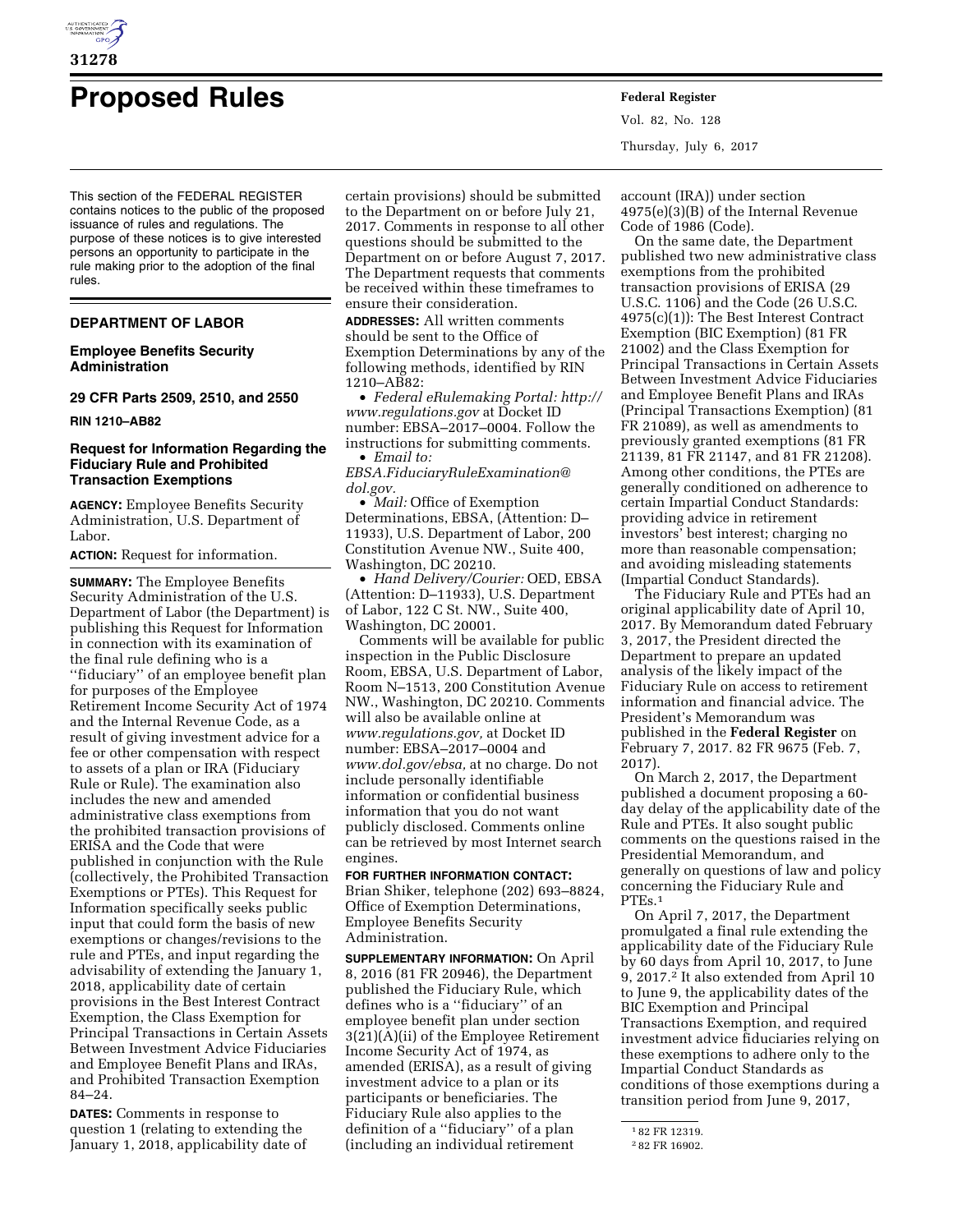through January 1, 2018.3 In this manner, the Department established a phased implementation period from June 9, 2017, until January 1, 2018, during which time the Fiduciary Rule will be applicable, and these new exemptions will be available subject to the Impartial Conduct Standards only. The final rule further delayed the applicability of amendments to an existing exemption, Prohibited Transaction Exemption 84–24, until January 1, 2018, other than the Impartial Conduct Standards, which will become applicable on June 9, 2017. Finally, the final rule extended for 60 days, until June 9, 2017, the applicability dates of amendments to other previously granted exemptions.4

On May 22, 2017, the Department issued a temporary enforcement policy covering the transition period between June 9, 2017, and January 1, 2018, during which the Department will not pursue claims against investment advice fiduciaries who are working diligently and in good faith to comply with their fiduciary duties and to meet the conditions of the PTEs, or otherwise treat those investment advice fiduciaries as being in violation of their fiduciary duties and not compliant with the PTEs.<sup>5</sup> The Treasury Department and IRS confirmed a similar enforcement policy covering excise taxes and related reporting obligations with respect to transactions covered by the Department's enforcement policy.6 The Department also published on May 22 a set of FAQs to provide additional information on the transition period from June 9, 2017, to January 1, 2018.7 The Department noted in both the temporary enforcement policy and FAQs that it intended to issue a Request for Information (RFI) for additional public input on specific ideas for possible new exemptions or regulatory changes based on recent public comments and market developments.

# **Request for Information**

The Department is in the process of reviewing and analyzing comments received in response to its March 2, 2017, request for comments on issues raised in the Presidential Memorandum. While the Department conducts its ongoing review, it is also interested in receiving additional input from the

7Available at *[https://www.dol.gov/sites/default/](https://www.dol.gov/sites/default/files/ebsa/about-ebsa/our-activities/resource-center/faqs/coi-transition-period.pdf)  [files/ebsa/about-ebsa/our-activities/resource-center/](https://www.dol.gov/sites/default/files/ebsa/about-ebsa/our-activities/resource-center/faqs/coi-transition-period.pdf)  [faqs/coi-transition-period.pdf.](https://www.dol.gov/sites/default/files/ebsa/about-ebsa/our-activities/resource-center/faqs/coi-transition-period.pdf)* 

public about possible additional exemption approaches or changes to the Fiduciary Rule, as well as regarding the advisability of extending the January 1, 2018, applicability date of certain provisions in the Best Interest Contract Exemption, the Class Exemption for Principal Transactions in Certain Assets Between Investment Advice Fiduciaries and Employee Benefit Plans and IRAs, and Prohibited Transaction Exemption 84–24.

Public input on the Fiduciary Duty Rule and PTEs has suggested that it may be possible in some instances to build upon recent innovations in the financial services industry to create new and more streamlined exemptions and compliance mechanisms. For example, one recent innovation is the possible development of mutual fund ''clean shares.'' 8 Many firms appear to be considering the use of such ''clean shares'' as a long-term solution to the problem of mitigating conflicts of interest with respect to mutual funds. Commenters noted, however, that funds will need more time to develop clean shares than contemplated by the current January 1, 2018, deadlines.

Commenters also described innovations in other parts of the retirement investment industry, such as insurance companies' potential development of fee-based annuities in response to the Fiduciary Rule. Firms are also developing new technology, and advisory and data services to help Financial Institutions satisfy the supervisory requirements of the PTEs. The Department welcomes information on these developments and their relevance to the rule, the PTEs' terms and compliance timelines.

The Department is particularly interested in public input on whether it would be appropriate to adopt an additional more streamlined exemption or other rule change for advisers committed to taking new approaches like those outlined above based on the potential for reducing conflicts of interest and increasing transparency. If commenters believe more time would be necessary to build the necessary distribution and compliance structures for such innovations, the Department is interested in information related to the amount of time expected to be required.

And, the Department seeks comment generally on a delay in the January 1, 2018, applicability date of the

provisions in the BIC Exemption, Principal Transactions Exemption and amendments to PTE 84–24 while it evaluates the rule generally and the responses to issues identified in this Request for Information.

## *Potential Delay of January 1, 2018 Applicability Date*

1. Would a delay in the January 1, 2018, applicability date of the provisions in the BIC Exemption, Principal Transactions Exemption and amendments to PTE 84–24 reduce burdens on financial services providers and benefit retirement investors by allowing for more efficient implementation responsive to recent market developments? Would such a delay carry any risk? Would a delay otherwise be advantageous to advisers or investors? What costs and benefits would be associated with such a delay?

## *General Questions*

2. What has the regulated community done to comply with the Rule and PTEs to date, particularly including the period since the June 9, 2017, applicability date? Are there market innovations that the Department should be aware of beyond those discussed herein that should be considered in making changes to the Rule?

3. Do the Rule and PTEs appropriately balance the interests of consumers in receiving broad-based investment advice while protecting them from conflicts of interest? Do they effectively allow Advisers to provide a wide range of products that can meet each investor's particular needs?

4. During the transition period from June 9, 2017, through January 1, 2018, Financial Institutions and Advisers who wish to utilize the BIC Exemption must adhere to the Impartial Conduct Standards only. Most of the questions in this RFI are intended to solicit comments on the additional exemption conditions that are currently scheduled to become applicable on January 1, 2018, such as the contract requirement for IRAs. To what extent do the incremental costs of the additional exemption conditions exceed the associated benefits and what are those costs and benefits? Are there better alternative approaches? What are the additional costs and benefits associated with such alternative approaches?

## *Contract Requirement in BIC and Principal Transaction Exemptions*

The contract requirement in the BIC Exemption and Principal Transactions Exemption and resulting exposure to litigation creates an added motivation for Financial Institutions and Advisers

<sup>3</sup> *Id.* 

<sup>4</sup> *Id.* 

<sup>5</sup>Available at *[https://www.dol.gov/agencies/ebsa/](https://www.dol.gov/agencies/ebsa/employers-and-advisers/guidance/field-assistance-bulletins/2017-02)  [employers-and-advisers/guidance/field-assistance](https://www.dol.gov/agencies/ebsa/employers-and-advisers/guidance/field-assistance-bulletins/2017-02)[bulletins/2017-02.](https://www.dol.gov/agencies/ebsa/employers-and-advisers/guidance/field-assistance-bulletins/2017-02)* 

<sup>6</sup> *Id.* 

<sup>8</sup>As described in a 2017 SEC staff interpretive letter, clean shares are a class of shares of a mutual fund without any front-end load, deferred sales charge, or other asset-based fee for sales or distributions. See Capital Group, SEC Staff Letter (Jan. 11, 2017), *[www.sec.gov/divisions/investment/](http://www.sec.gov/divisions/investment/noaction/2017/capital-group-011117-22d.htm) [noaction/2017/capital-group-011117-22d.htm.](http://www.sec.gov/divisions/investment/noaction/2017/capital-group-011117-22d.htm)*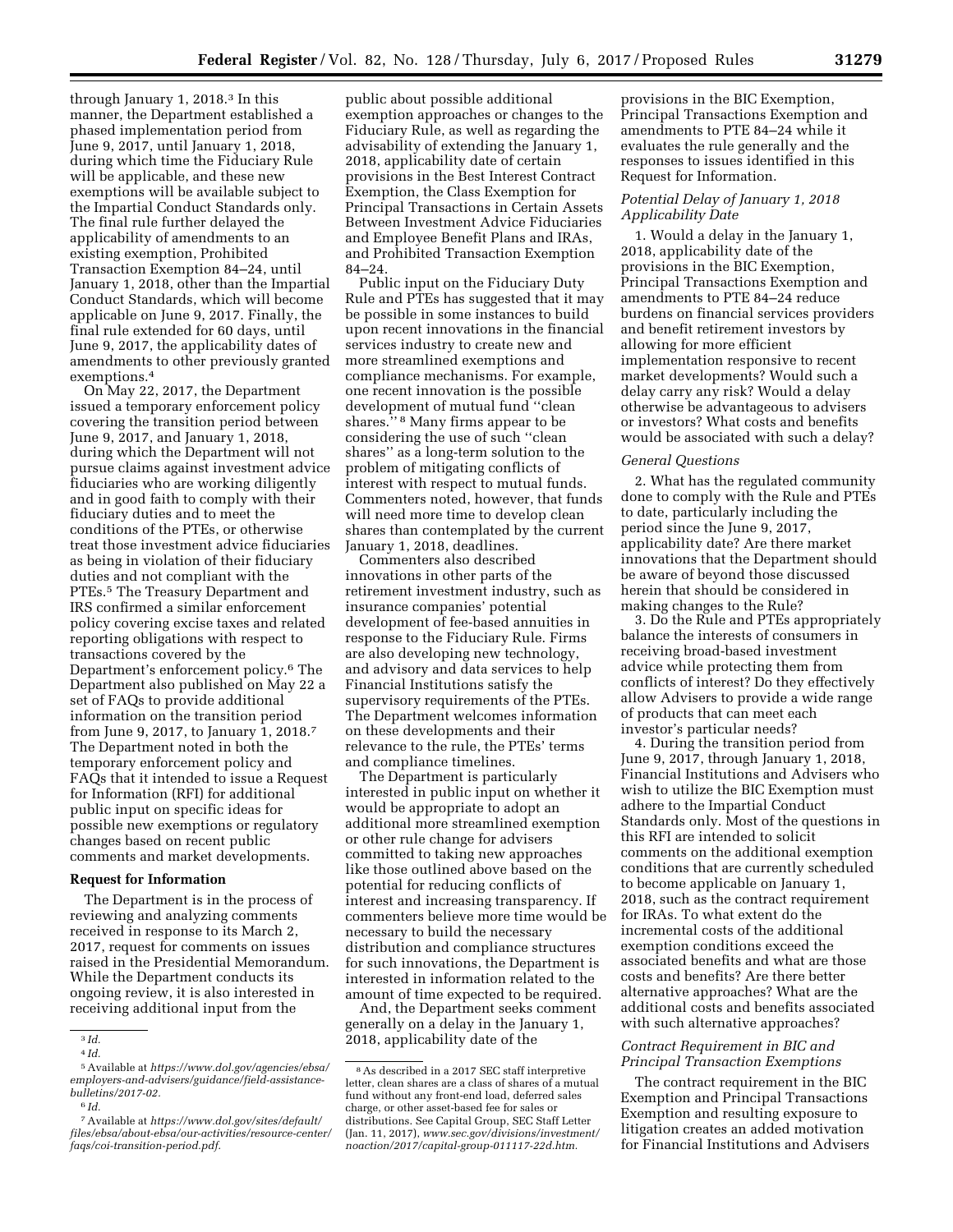to oversee and adhere to basic fiduciary standards, and provides that IRA owners have an additional means to enforce those protections. Throughout the fiduciary rulemaking, however, commenters have been divided on the contract requirement, with many expressing concern about potential negative implications for investor costs and access to advice. As noted above, the Department is interested in the possibility of regulatory changes that could alter or eliminate contractual and warranty requirements.

5. What is the likely impact on Advisers' and firms' compliance incentives if the Department eliminated or substantially altered the contract requirement for IRAs? What should be changed? Does compliance with the Impartial Conduct Standards need to be otherwise incentivized in the absence of the contract requirement and, if so, how?

6. What is the likely impact on Advisers' and firms' compliance incentives if the Department eliminated or substantially altered the warranty requirements? What should be changed? Does compliance with the Impartial Conduct Standards need to be otherwise incentivized in the absence of the warranty requirement and, if so, how?

## *Alternative Streamlined Exemption*

As noted above, the Department is also interested in receiving additional input from the public on possible additional and more streamlined exemption approaches that would better address marketplace innovations that may mitigate or even eliminate some kinds of potential advisory conflicts otherwise associated with recommendations of affected financial products innovations.

7. Would mutual fund clean shares allow distributing Financial Institutions to develop policies and procedures that avoid compensation incentives to recommend one mutual fund over another? If not, why? What legal or practical impediments do Financial Institutions face in adding clean shares to their product offerings? How long is it anticipated to take for mutual fund providers to develop clean shares and for distributing Financial Institutions to offer them, including the time required to develop policies and procedures that take clean shares into account? What are the costs associated with developing and distributing clean shares? Have Financial Institutions encountered any operational difficulties with respect to the distribution of clean shares to the extent they are available? Do commenters anticipate that some mutual fund providers will proceed

with T-share offerings instead of, or in addition to, clean shares? If so, why?

8. How would advisers be compensated for selling fee-based annuities? Would all of the compensation come directly from the customer or would there also be payments from the insurance company? What regulatory filings are necessary for such annuities? Would payments vary depending on the characteristics of the annuity? How long is it anticipated to take for an insurance company to develop and offer a fee-based annuity? How would payments be structured? Would fee-based annuities differ from commission-based annuities in any way other than the compensation structure? How would the fees charged on these products compare to the fees charged on existing annuity products? Are there any other recent developments in the design, marketing, or distribution of annuities that could facilitate compliance with the Impartial Conduct Standards?

9. Clean shares, T-shares, and feebased annuities are all examples of market innovations that may mitigate or even eliminate some kinds of potential advisory conflicts otherwise associated with recommendations of affected financial products. These innovations might also increase transparency of advisory and other fees to retirement investors. Are there other innovations that hold similar potential to mitigate conflicts and increase transparency for consumers? Do these or other innovations create an opportunity for a more streamlined exemption? To what extent would the innovations address the same conflicts of interest as the Department's original rulemaking?

10. Could the Department base a streamlined exemption on a model set of policies and procedures, including policies and procedures suggested by firms to the Department? Are there ways to structure such a streamlined exemption that would encourage firms to provide input regarding the design of such a model set of policies and procedures? How likely would individual firms be to submit model policies and procedures suggestions to the Department? How could the Department ensure compliance with approved model policies and procedures?

## *Incorporation of Securities Regulation of Fiduciary Investment Advice*

11. If the Securities and Exchange Commission or other regulators were to adopt updated standards of conduct applicable to the provision of investment advice to retail investors, could a streamlined exemption or other change be developed for advisers that comply with or are subject to those standards? To what extent does the existing regulatory regime for IRAs by the Securities and Exchange Commission, self-regulatory bodies (SROs) or other regulators provide consumer protections that could be incorporated into the Department's exemptions or that could serve as a basis for additional relief from the prohibited transaction rules?

#### *Principal Transactions*

The Principal Transaction Exemption provides relief only for certain investments (certain debt securities, CDs and unit investment trusts) to be sold by Advisers and Financial Institutions to plans and IRAs in principal transactions and riskless principal transactions, while the BIC Exemption provides additional relief for parties to engage in riskless principal transactions without any restrictions on the types of investments involved.

12. Are there ways in which the Principal Transactions Exemption could be revised or expanded to better serve investor interests and provide market flexibility? If so, how?

#### *Disclosure Requirements*

13. Are there ways to simplify the BIC Exemption disclosures or to focus the investor's attention on a few key issues, subject to more complete disclosure upon request? For example, would it be helpful for the Department to develop a simple up-front model disclosure that alerts the retirement investor to the fiduciary nature of the relationship, compensation structure, and potential sources of conflicts of interest, and invites the investor to obtain additional information from a designated source at the firm? The Department would welcome the submission of any model disclosures that could serve this purpose.

## *Contributions to Plans or IRAs*

14. Should recommendations to make or increase contributions to a plan or IRA be expressly excluded from the definition of investment advice? Should there be an amendment to the Rule or streamlined exemption devoted to communications regarding contributions? If so, what conditions should apply to such an amendment or exemption?

#### *Bank Deposits and Similar Investments*

Some commenters have raised questions about the compliance burden under the Rule and PTEs on small community banks that currently do not exercise any fiduciary functions for